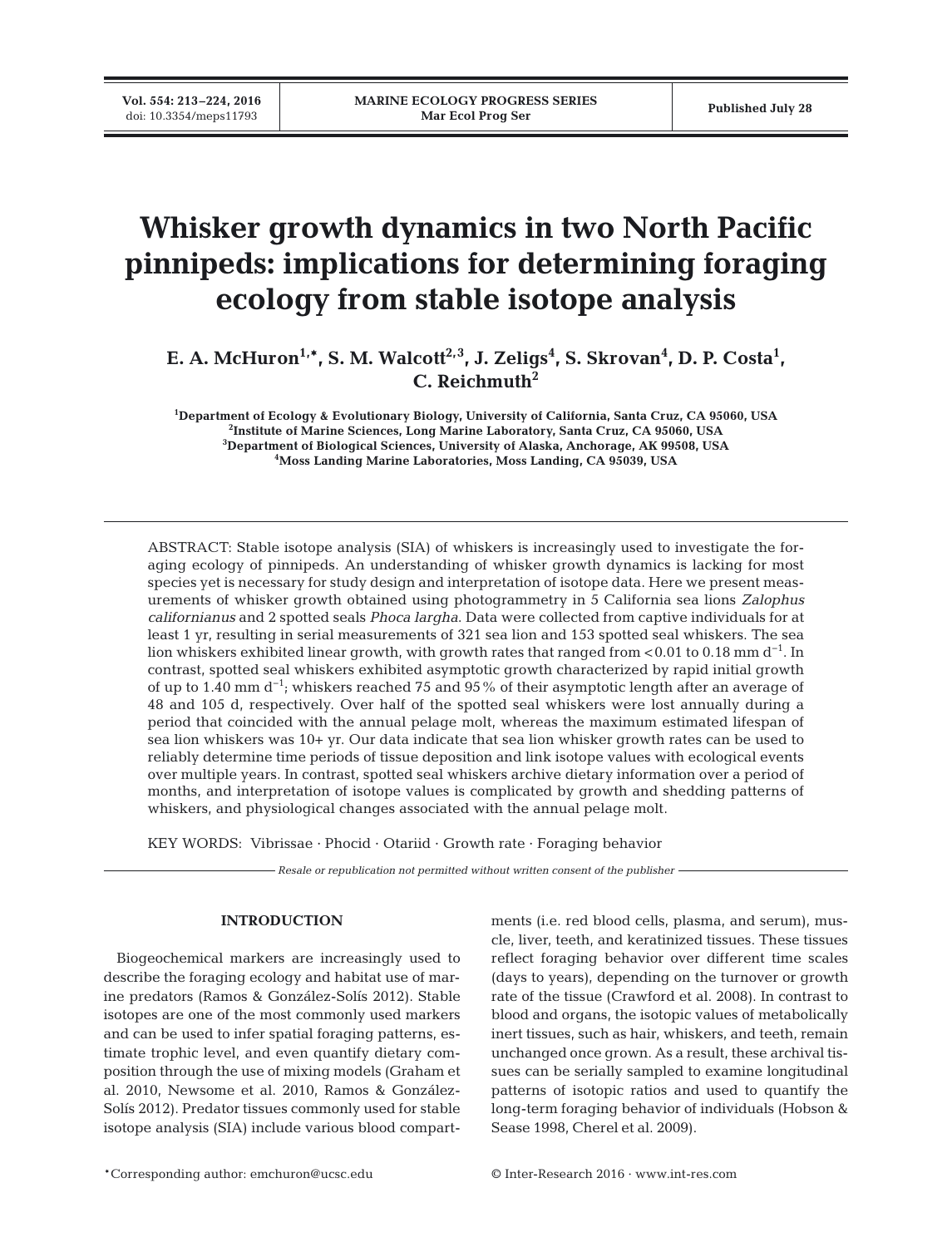Pinnipeds are a diverse group of marine carnivores that inhabit tropical, temperate, and polar ecosystems. This group encompasses 33 extant species from 3 lineages and includes the true seals (Family Phocidae), sea lions and fur seals (Family Otariidae), and walrus (Family Odobenidae). All pinnipeds have sturdy facial vibrissae (whiskers) specialized for aquatic function (Hanke & Dehnhardt 2016). Due to their semi-aquatic nature and logistical challenges associated with long-term tracking of individual animals, SIA of whiskers is one of the few tools currently available to address questions related to dietary specialization, inter-annual behavior, and long-term foraging site fidelity of pinnipeds. This approach is minimally invasive and cost effective, allowing for the analysis of longitudinal samples from many individual animals. Despite its increasing application in investigations of pinniped foraging ecology (Hückstädt et al. 2007, 2012, Cherel et al. 2009, Eder et al. 2010, Lowther & Goldsworthy 2011, Lowther et al. 2011, Newland et al. 2011, Hindell et al. 2012, Kernaléguen et al. 2012, 2015a,b, 2016, Baylis et al. 2015, Scherer et al. 2015), typical patterns of whisker growth are not well understood for most species. Data describing the rate (growth per unit time) and duration (total time) of tissue deposition are required to identify the time span represented within each whisker and to link encoded isotope values to specific ecological and life history events.

Thus far, patterns of whisker growth have been examined in 10 pinniped species (6 phocids, 4 otariids). Results from these studies indicate that growth dynamics differ at the family, and potentially, the species level. Phocid carnivores exhibit asymptotic or irregular growth patterns, with whiskers that are at least in part shed annually (Hirons et al. 2001, Greaves et al. 2004, Zhao & Schell 2004, Beltran et al. 2015). There have been some inconsistent results from these studies (e.g. asymptotic vs. irregular growth), and it largely remains unknown whether these differences in phocid growth dynamics reflect methodological or true species differences. In contrast to phocids, the whiskers of otariid carnivores appear to grow in a more linear manner over multiple years, with growth dynamics that are generally consistent among studies (Hirons et al. 2001, Cherel et al. 2009, Kernaléguen et al. 2012, 2015a,b, 2016, Rea et al. 2015). At present, limited data and remaining uncertainty concerning whisker growth in pinnipeds makes it difficult to determine when and how SIA should be applied to studies of foraging behavior, and whether published growth values can be extrapolated to other species in the absence of species-specific measurements.

Several approaches have been used to quantify whisker growth in pinnipeds, as reviewed in Table 1. It is important to recognize that all of these approaches only provide a best estimate of growth rates, as whisker abrasion (for direct methods) or assumptions about the pattern of growth (stable isotope profiles) may result in an over- or underestimation of the actual growth rate. Direct methods include measurements of regrowth rates of clipped whiskers (Hirons et al. 2001, Hindell et al. 2012) and photogrammetry using long-term sampling of captive animals (Greaves et al. 2004, Beltran et al. 2015). Alternative methods rely on the use of stable isotope profiles along the whisker's axis to infer growth rates and whisker lifespan. Otariid whiskers often contain cyclic oscillations in isotope profiles, presumably due to animal movement across habitats or latitudes that differ in their stable isotope values (Cherel et al. 2009). These endogenous oscillations are assumed to represent annual cycles due to consistent spacing between oscillations, thereby allowing for an estimation of both whisker growth rates and the minimum age of the whisker. For species or age classes that lack cyclic isotope oscillations, the offset of isotope profiles from whiskers collected at 2 time periods can be used to infer growth rates by measuring the amount of new growth between the first and second collection (Hirons et al. 2001, Hall-Aspland et al. 2005, Rea et al. 2015). Similarly, the administration and subsequent incorporation of exogenous tracers (e.g. glycine-enriched  $^{15}N$  or  $^{13}C$ ) into new whisker tissue can be used to estimate growth rates by measuring the amount of new growth since the incorporation of the isotope tracer (Hirons et al. 2001). For wild animals, the use of endogenous isotope oscillations within the whisker to estimate growth rates is the most common and easily applied method, as it only requires the collection of a single whisker and results in estimates of growth rates for many animals. Other methods, including measuring the regrowth of clipped whiskers, isotope matching, and isotope tracers, all require the resampling of animals at 2 or more time periods, which is logistically challenging for most species. All of these methods (except photo gram metry) rely on the assumption that whisker growth is constant, and therefore may result in erroneous estimates when growth is not linear. In contrast, photogrammetry results in high-resolution growth data of many whiskers over relatively long time periods (months to years) but from a smaller number of individuals studied longitudinally. Photo gram metry of captive animals can therefore be used to quantify whisker growth dynamics, examine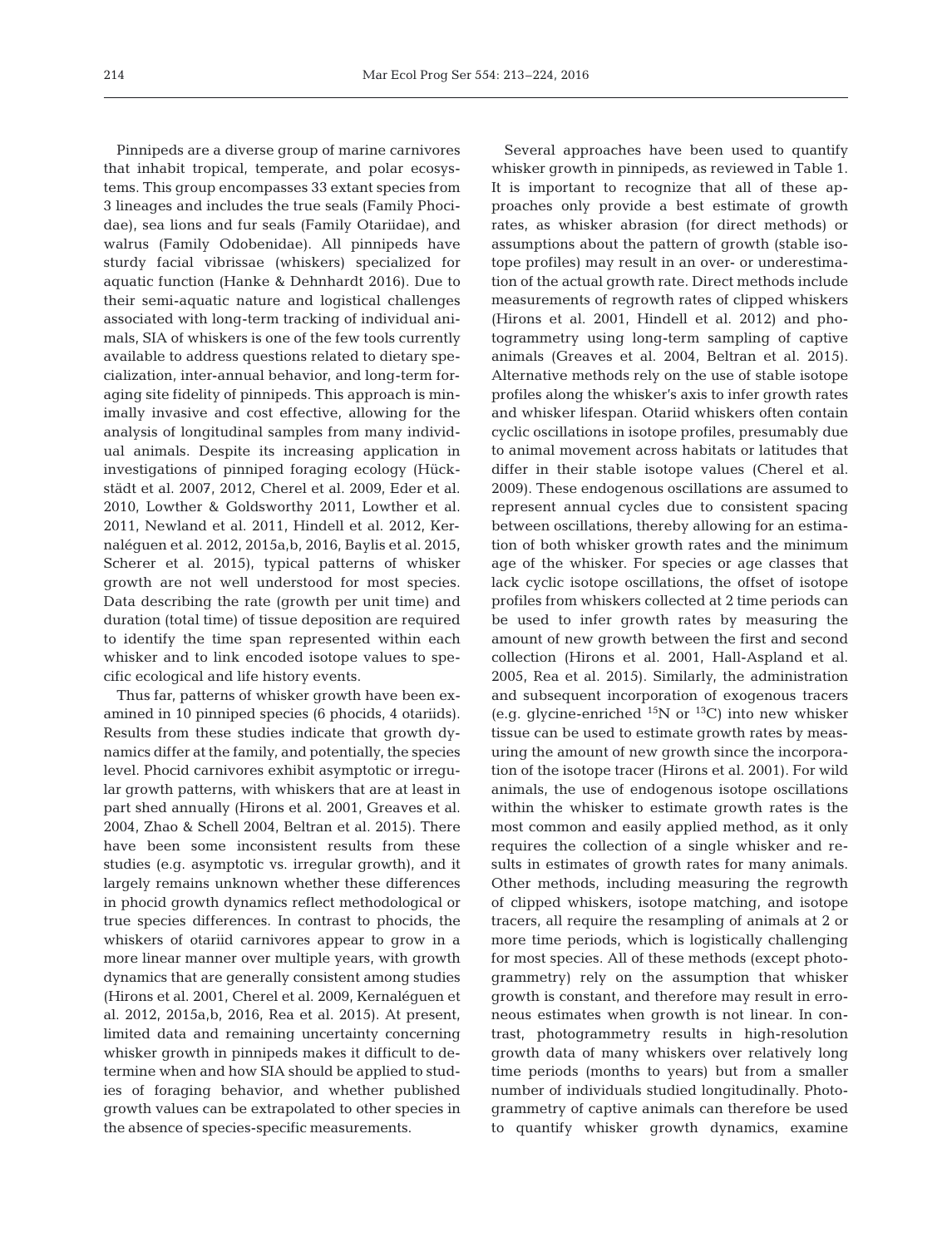Table 1. Whisker growth dynamics for pinnipeds separated by species and study. Mean values ± SD are presented when available for growth rates and whisker length of study animals. Ranges of mean growth rates or whisker lengths of study animals are presented when overall means were not available. Data were separated by age class and sex when possible. A: adult; SA: subadult; YoY: young of the year; Fe: fetus; F: female; M = male; P: pup; J: juvenile. Growth patterns are only presented from studies that specifically discussed the pattern of growth. Data from the present study are also given for comparison. Growth rates for California sea lions are separated into 2 categories based on whisker length (>10 or <10 cm). na: not available

|                                                                                                                                         | Growth rate<br>(mm $d^{-1}$ )                                                                | Length<br>(cm)                                     | Pattern                                            | Method                                                                                    | Citation                                                                                     |  |  |  |  |  |
|-----------------------------------------------------------------------------------------------------------------------------------------|----------------------------------------------------------------------------------------------|----------------------------------------------------|----------------------------------------------------|-------------------------------------------------------------------------------------------|----------------------------------------------------------------------------------------------|--|--|--|--|--|
| <b>Otariids</b>                                                                                                                         |                                                                                              |                                                    |                                                    |                                                                                           |                                                                                              |  |  |  |  |  |
| Steller sea lion                                                                                                                        | $0.15 \pm 0.05$ (A)<br>$0.20 \pm 0.03$ (SA)<br>$0.29 \pm 0.09$ (YoY)<br>$0.24 \pm 0.02$ (Fe) | na<br>na<br>na<br>na                               | Linear<br>Linear<br>na<br>na                       | Isotope oscillations<br>Isotope oscillations<br>Isotope matching<br>Multiple <sup>a</sup> | Rea et al. (2015)<br>Rea et al. (2015)<br>Rea et al. (2015)<br>Rea et al. (2015)             |  |  |  |  |  |
|                                                                                                                                         | $0.10 - 0.14$ (A)<br>$0.05 - 0.09$ (A)<br>$0.14 - 0.17$ (SA)                                 | $9.0 - 10.0$<br>na<br>na                           | Linear<br>na<br>na                                 | Isotope oscillations<br>Isotope tracers<br>Clip and regrow                                | Hirons et al. (2001)<br>Hirons et al. (2001)<br>Hirons et al. (2001)                         |  |  |  |  |  |
| Antarctic fur seal                                                                                                                      | $0.05 - 0.08$ (F)<br>$0.10 \pm 0.04$ (F)                                                     | $13.2 \pm 3.8$<br>na                               | Linear<br>na                                       | Isotope oscillations<br>Clip and regrow/<br>isotope oscillations                          | Kernaléquen et al. (2015a)<br>Walters $(2014)$                                               |  |  |  |  |  |
|                                                                                                                                         | $0.14 \pm 0.02$ (M)<br>$0.08 \pm 0.02$ (F)<br>$0.13 \pm 0.02$ (M)                            | $21.3 \pm 6.4$<br>$14.6 \pm 4.6$<br>$8.4 - 33.3$   | Linear<br>Linear<br>Linear                         | Isotope oscillations<br>Isotope oscillations                                              | Kernaléquen et al. (2012)<br>Kernaléquen et al. (2012)<br>Cherel et al. (2009)               |  |  |  |  |  |
| Subantarctic fur seal                                                                                                                   | $0.09$ (F)<br>$0.14 \pm 0.04$ (M)<br>$0.09 \pm 0.02$ (F)                                     | $13.2 \pm 3.8$<br>$19.1 \pm 4.9$<br>$13.3 \pm 2.7$ | Linear<br>Linear<br>Linear                         | Isotope oscillations<br>Isotope oscillations<br>Isotope oscillations                      | Kernaléquen et al. (2015a)<br>Kernaléguen et al. (2012)<br>Kernaléguen et al. (2012)         |  |  |  |  |  |
| Australian fur seal                                                                                                                     | $0.09 \pm 0.03$ (F)<br>$0.09 \pm 0.03$ (F)<br>$0.17 \pm 0.04$ (M)                            | $13.0 \pm 2.7$<br>$16.5 \pm 3.0$<br>$21.0 \pm 4.5$ | Linear<br>Linear<br>Linear                         | Isotope oscillations<br>Isotope oscillations<br>Isotope oscillations                      | Kernaléguen et al. (2016)<br>Kernaléquen et al. (2015b)<br>Kernaléguen et al. (2015b)        |  |  |  |  |  |
| California sea lion                                                                                                                     | $0.07 \pm 0.04$ (A)<br>$0.02 \pm 0.03$ (A)                                                   | $11.7 \pm 3.8$<br>$3.9 \pm 1.9$                    | Linear<br>Linear                                   | Photogrammetry<br>Photogrammetry                                                          | Present study<br>Present study                                                               |  |  |  |  |  |
| <b>Phocids</b>                                                                                                                          |                                                                                              |                                                    |                                                    |                                                                                           |                                                                                              |  |  |  |  |  |
| Harbor seal                                                                                                                             | 0.075(A)<br>$0.47 \pm 0.16$ (A/SA) 6.0-10.0<br>0.08(A)<br>$0.33 - 0.37$ (A)                  | $6.0 - 10.0$<br>$6.0 - 9.0$<br>$6.0 - 9.0$         | Asymptotic<br>Asymptotic<br>Irregular<br>Irregular | Isotope tracers<br>Isotope tracers<br>Isotope matching<br>Isotope tracers                 | Zhao & Schell (2004)<br>Zhao & Schell (2004)<br>Hirons et al. (2001)<br>Hirons et al. (2001) |  |  |  |  |  |
| Bearded seal                                                                                                                            | $0.87 \pm 0.24$ (P)                                                                          | na                                                 | na                                                 | Clip and regrow                                                                           | Hindell et al. (2012)                                                                        |  |  |  |  |  |
| N. elephant seal                                                                                                                        | $0.13 \pm 0.07^b$ (A)                                                                        | $8.2 \pm 3.7$                                      | Asymptotic                                         | Photogrammetry                                                                            | Beltran et al. (2015)                                                                        |  |  |  |  |  |
| S. elephant seal                                                                                                                        | $0.22$ (YoY)                                                                                 | na                                                 | na                                                 | na                                                                                        | Unpubl. data in Hindell et al. (2012)                                                        |  |  |  |  |  |
| Grey seal                                                                                                                               | $0.24^{\rm b}$ (J)                                                                           | $5.8 \pm 0.3$                                      | Asymptotic                                         | Photogrammetry                                                                            | Greaves et al. (2004)                                                                        |  |  |  |  |  |
| Leopard seal                                                                                                                            | 0.1                                                                                          | $4.3 \pm 1.2$                                      | na                                                 | Multiple <sup>c</sup>                                                                     | Hall-Aspland et al. (2005)                                                                   |  |  |  |  |  |
| Spotted seal                                                                                                                            | $0.36 \pm 0.15^b$ (SA)                                                                       | $6.2 \pm 3.1$                                      | Asymptotic                                         | Photogrammetry                                                                            | Present study                                                                                |  |  |  |  |  |
| <sup>a</sup> Growth rates calculated using either isotope oscillations or by dividing whisker length by the estimated age of the animal |                                                                                              |                                                    |                                                    |                                                                                           |                                                                                              |  |  |  |  |  |

<sup>b</sup>Values are the growth coefficient  $(K)$  estimated from a von Bertalanffy model  $(d^{-1})$ c Growth rates calculated using either isotope oscillations or isotope matching

intra-individual variation in growth rates, and validate assumptions about growth patterns from other methods.

Here we describe the dynamics of whisker growth and replacement for 2 pinnipeds: an otariid, the California sea lion *Zalophus californianus*, and a phocid, the spotted seal *Phoca largha*. We used photogrammetry of trained animals living in human care to

(1) determine the pattern and rate of whisker growth, (2) assess shedding patterns and retention periods, and (3) examine intra- and inter-individual variation in growth rates for each species. These are the first growth measurements for these species. Our findings contribute to an improved understanding of best practices for the application of SIA to whiskers of free-ranging pinnipeds and other marine carnivores.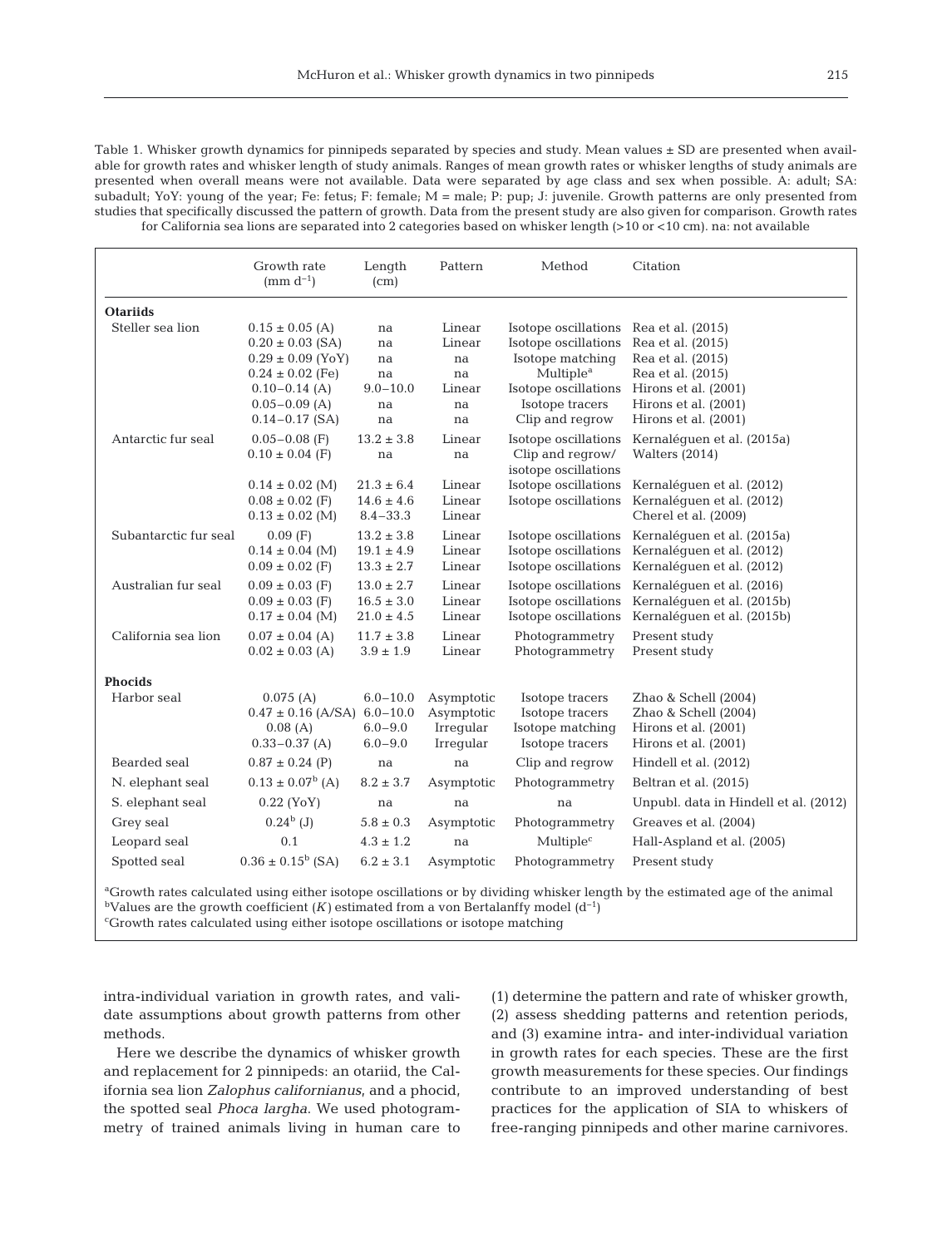## **MATERIALS AND METHODS**

Five adult California sea lions (4 females, 1 male) and 2 subadult (male) spotted seals living in human care participated in this study (Table 2). Subjects were housed at either Long Marine Laboratory at the University of California Santa Cruz or at Moss Landing Marine Laboratories. Animals were trained to cooperate in photogrammetry using operant condition with positive (fish) reinforcement. Animals were trained to remain stationary with relaxed whiskers either touching a plastic target (sea lions) or resting their chin in a plastic cradle (spotted seals; Fig. 1). Photographs were taken of the left and right mysticial whisker beds using a Nikon COOLPIX AW100 placed at a fixed distance and angle from the animal, as in Connolly Sadou et al. (2014) and Beltran et al. (2015). A scale bar with 1 cm markers was placed within the frame of each photograph, either above the first row of whiskers or affixed to the measurement station. Photographs of the sea lions and spotted seals were obtained monthly and weekly, respectively, although the actual interval between sampling events varied depending on animal motivation and training schedules (Table 2). We chose different sampling intervals for the 2 species based on previously published data suggesting that otariid whiskers grow very slowly, whereas phocid whiskers exhibit periods of rapid growth (Table 1). A minimum of 3 photographs per whisker bed were obtained at each sampling event.

The length of each whisker was determined from the scaled photographs using Image Processing and



Fig. 1. Photogrammetry configuration used for (a) California sea lions and (b) spotted seals. Scale bars show cm

Table 2. Demographics of the captive animals in the study and summary information of photogrammetry sessions. Duration: number of days over which whisker measurements were collected; sampling events: total number of photogrammetry sessions per individual; frequency: most common time interval between sampling events; interval: mean number of days ± SD between sampling events

|                            | ID         | Age<br>(yr) |       | Sex Duration<br>(d) | Sampling<br>events (n) | Frequency  | Interval<br>(d) |  |  |  |
|----------------------------|------------|-------------|-------|---------------------|------------------------|------------|-----------------|--|--|--|
| California sea lions       |            |             |       |                     |                        |            |                 |  |  |  |
| Rio                        | NOA0004827 | $29 - 30$   | F     | 399                 | 13                     | Monthly    | $37 \pm 18$     |  |  |  |
| Sake                       | NOA0003640 | $27 - 28$   | F     | 369                 | 8                      | Bi-monthly | $58 \pm 7$      |  |  |  |
| Nemo                       | NOA0006047 | $18 - 19$   | $M^a$ | 351                 | 8                      | Bi-monthly | $54 \pm 25$     |  |  |  |
| Cali                       | NOA0006156 | $11 - 12$   | F     | 245                 | 6                      | Bi-monthly | $54 \pm 32$     |  |  |  |
| Ronan                      | NOA0006602 | $6 - 7$     | F     | 385                 | 13                     | Monthly    | $36 \pm 17$     |  |  |  |
| <b>Spotted seals</b>       |            |             |       |                     |                        |            |                 |  |  |  |
| Tunu                       | NOA0006674 | $4 - 5$     | М     | 420                 | 29                     | Weekly     | $15 \pm 15$     |  |  |  |
| Amak                       | NOA0006675 | $4 - 5$     | М     | 434                 | 31                     | Weekly     | $15 \pm 15$     |  |  |  |
| <sup>a</sup> Neutered male |            |             |       |                     |                        |            |                 |  |  |  |

Analysis in Java software (Image J, NIH, http://imagej.nih. gov/ij/, 1997− 2014). Measurements of whisker length using this method are within 1 mm of actual lengths (Connolly Sadou et al. 2014). Individual whiskers were identified using the whisker bed maps from Connolly Sadou et al. (2014). Photographs were selected for analysis based on the clarity of the photograph, position of the scale bar, and the visibility of whisker follicles and tips. Three to 4 photographs were analyzed per whisker bed; this typically resulted in 1 to 3 measurements per whisker for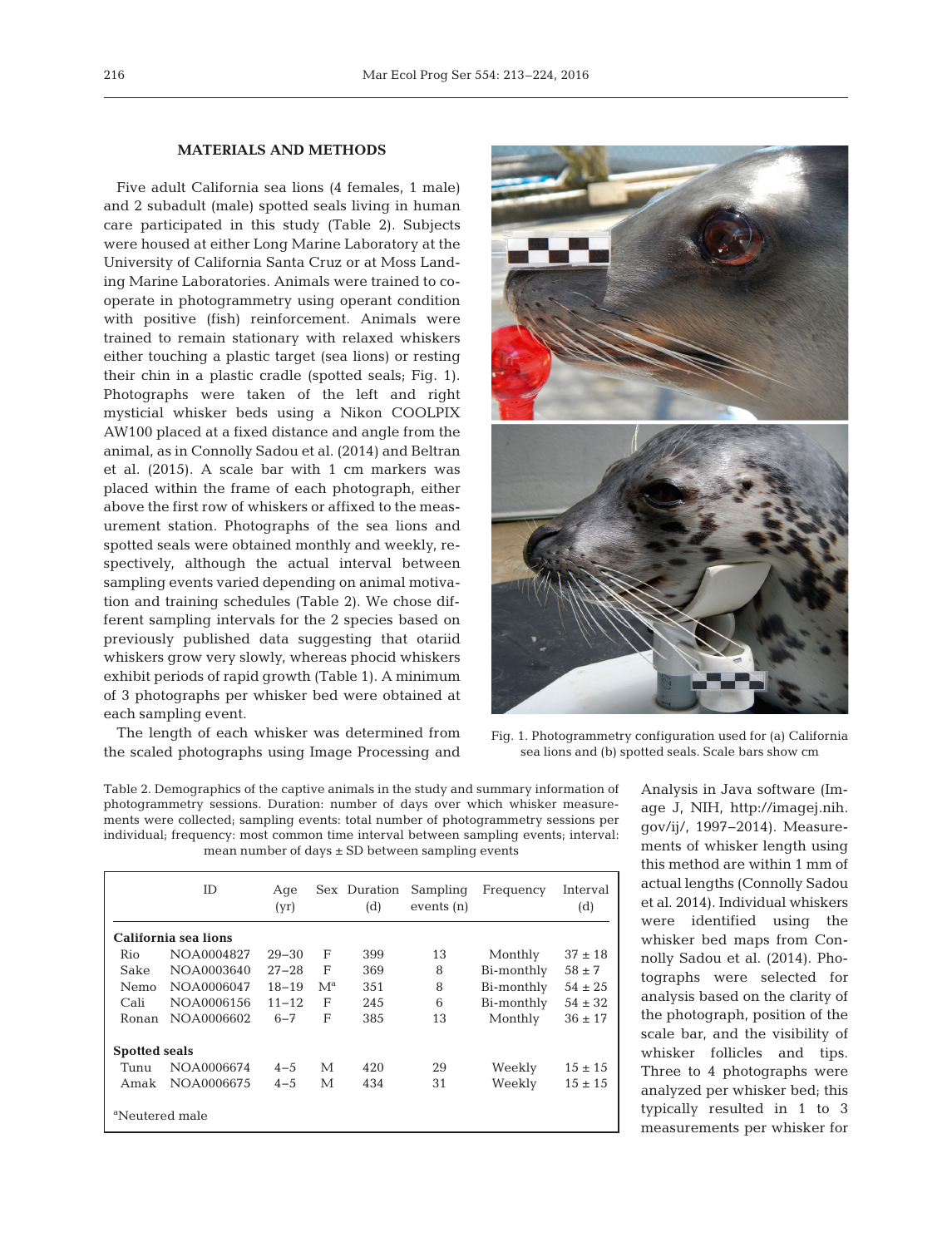a sampling event, as the follicle and tip were not visible in all photographs. Each whisker measurement was assigned a numerical value corresponding to the reader's confidence in the measurement (i.e. good or excellent). For sea lions, missing whiskers were noted by follicle position but were not assigned a measurement value of zero due to the month-long interval between sampling events and uncertainty of the actual date of whisker loss. For the spotted seals, a measurement value of zero was assigned the first time a whisker was missing after being previously observed; thereafter, no value was assigned until the whisker became visible.

The methods used to estimate whisker growth rates differed between the 2 species and were based on the apparent pattern of growth from initial plots of the data. For California sea lions, weighted linear regressions of whisker length vs. time were used to calculate a growth rate for each whisker. The weighting factor was the confidence value, and the estimated growth rate was simply the slope of the line. We chose this approach because it allowed us to incorporate all measurements in the estimate of each whisker growth rate (as opposed to calculating the change in whisker length between 2 discrete time periods), which likely reduced the impact of measurement error on estimated growth rates. This method also provided a simple metric  $(r^2)$  that we used to assess the strength of the relationship be tween whisker length and time, thereby providing a measure of confidence in our estimates. To examine how growth rates varied across the whisker bed, a mixed effects model was used to account for the fact that each sea lion contributed unequally to the dataset, with whisker growth rate as the dependent variable, length as a fixed covariate, and sea lion as a random effect. Because there were multiple lengths per whisker, we used the maximum measured length of each whisker during the study. An  $r^2$  value for the mixed effects model was obtained using the MuMIn package in R (Barton 2015); individual  $r^2$ values for each sea lion were obtained from separate linear regressions. A minimum whisker lifespan (the age of the earliest deposited tissue) was estimated using the maximum whisker length and the growth equation from the linear regression for that whisker. We only estimated lifespans of whiskers that exhibited a strong positive relationship between length and time  $(r^2 \ge 0.5)$ . The same ap proach was used to estimate the lifespan of whiskers that were lost during the study. Whisker measurements are presented in cm while growth rates are presented in units of mm  $d^{-1}$ .

For the spotted seals, whisker growth was measured using 2 methods: a linear regression as described above using measurements collected until the whisker reached 75% of its asymptotic length, and additionally, a von Bertalanffy growth model for nonlinear growth. The von Bertalanffy growth model is described by the following equation:

$$
L_t = L_\infty \times [1 - e^{-K(t - t_0)}]
$$
\n<sup>(1)</sup>

where  $L_t$  is the length of the whisker at time  $t$ ,  $L_{\infty}$ is the asymptotic length at which growth is zero, *K* is the growth coefficient (the rate at which growth rate declines), and  $t_0$  is the time of initial growth. The von Bertalanffy growth model was fit using the R code from Beltran et al. (2015), which uses an additional parameter (whisker lifespan) to ac count for the fact that an individual whisker may undergo multiple shedding and regrowth cycles. Model parameters were estimated using a non-linear regression approach in a Bayesian framework as described in Beltran et al. (2015). The output of the model included estimates of  $K$ ,  $L_{\infty}$  and the initiation and termination date, which were used to estimate whisker lifespan. Growth models were run for all whiskers that completed at least one loss-regrowth cycle, although some of these whiskers had not reached their second asymptotic length at the conclusion of the study. For these whiskers, we do not present the second estimate of asymptotic length. Both spotted seals had whiskers that reached an asymptote and subsequently broke (see Fig. 2), which presented an issue for the growth model; the inclusion of post-breakage measurements in the model resulted in an underestimation of the asymptote and an overestimation of *K*, but their exclusion resulted in an underestimation of the termination (loss) date, hence whisker lifespan. To correct for this, models of these whiskers were run without post-breakage measurements, and whisker lifespan estimates were made using the estimated initiation date from the model and observations of the termination date from photographs showing the empty follicle for the first time. Growth models were run using whisker measurements in cm, but linear growth rates are presented in mm  $d^{-1}$  for ease of comparison with the sea lion data. Linear regressions were used to examine the relationships between *K* values or linear growth rates and the asymptotic length of the whisker. We did not account for the multiple measurements per seal because they each contributed the same number of measurements to each regression analysis.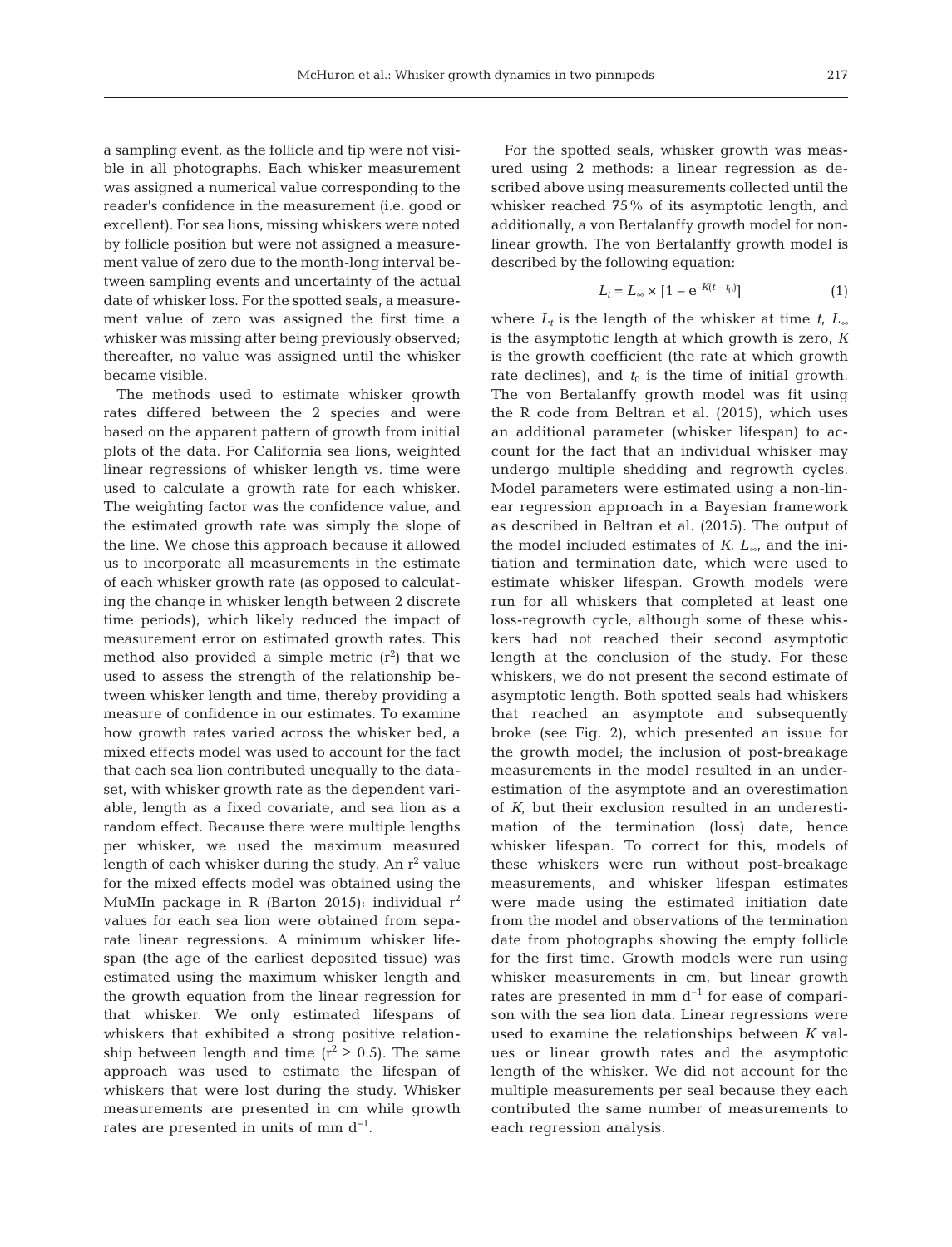

Jun Jul Aug Sep Oct Nov Dec Jan Feb Mar Apr May Jun Jul Aug

Fig. 2. Whisker length vs. time depicting (a) linear growth of 3 California sea lion whiskers and (b) asymptotic growth of 3 spotted seal whiskers. Individual whiskers are represented by different greyscales. Position of each whisker on the bed is shown in the inset bed map from Connolly Sadou et al. (2014). Gray bars: time period of annual pelage molt for each species. All 3 spotted seal whiskers broke after reaching asymptotic length, as shown by the reduction in whisker length between January and April just before they were lost

# **RESULTS**

### **California sea lions**

A total of 6662 measurements were collected on 321 whiskers from 5 sea lions over the study duration, which ranged from 245 to 399 d (Table 2). The maximum measured length of whiskers ranged from 0.4 to 19.0 cm, with variation in lengths among whisker positions and individuals (Table S1 in the Supplement at www.int-res.com/articles/suppl/ m554p213\_supp.pdf). We detected significant, positive linear growth in 134 of the 321 whiskers that could be measured over at least 3 sampling events ( $r^2$  = 0.1–0.99, p < 0.05; Fig. 2, Table S1). The remaining whiskers either had no detectable relationship between whisker length and time (40%), or significant negative relationships  $(18\%)$ . Whisker length vs. time plots indicated that whiskers that exhibited negative growth rates had either a gradual decrease in length (indicative of ab rasion), or an abrupt decrease followed by regrowth (indicative of breakage). Estimated growth rates ranged from <0.01 to 0.18 mm  $d^{-1}$ , with an average of  $0.02$  mm d<sup>-1</sup>. Inter-individual variation in overall mean growth rates was relatively low (all sea lions had mean growth rates within  $0.02$  mm d<sup>-1</sup> of each other), but there was considerable intra-individual variation in whis ker growth rates (Table S1). This variation was partially explained by the length of the whisker, as indicated by the positive relationship between growth rate and maximum length ( $r^2$  = 0.38,  $F_{1,3.01}$  = 30.47, p = 0.01; Fig. 3). When linear regressions were run for each individual, this relationship held for the sea lions Nemo  $(r^2 = 0.38, p < 0.01, n = 22)$ , Sake  $(r^2 = 0.39, p < 0.01, n = 36)$ , Cali  $(r^2 = 0.47, p < 0.01, n = 13)$ , and Ronan  $(r^2 = 0.70, p < 0.01, n = 36)$ , but not for Rio  $(r^2 = 0.04, p = 0.35, n = 22)$ .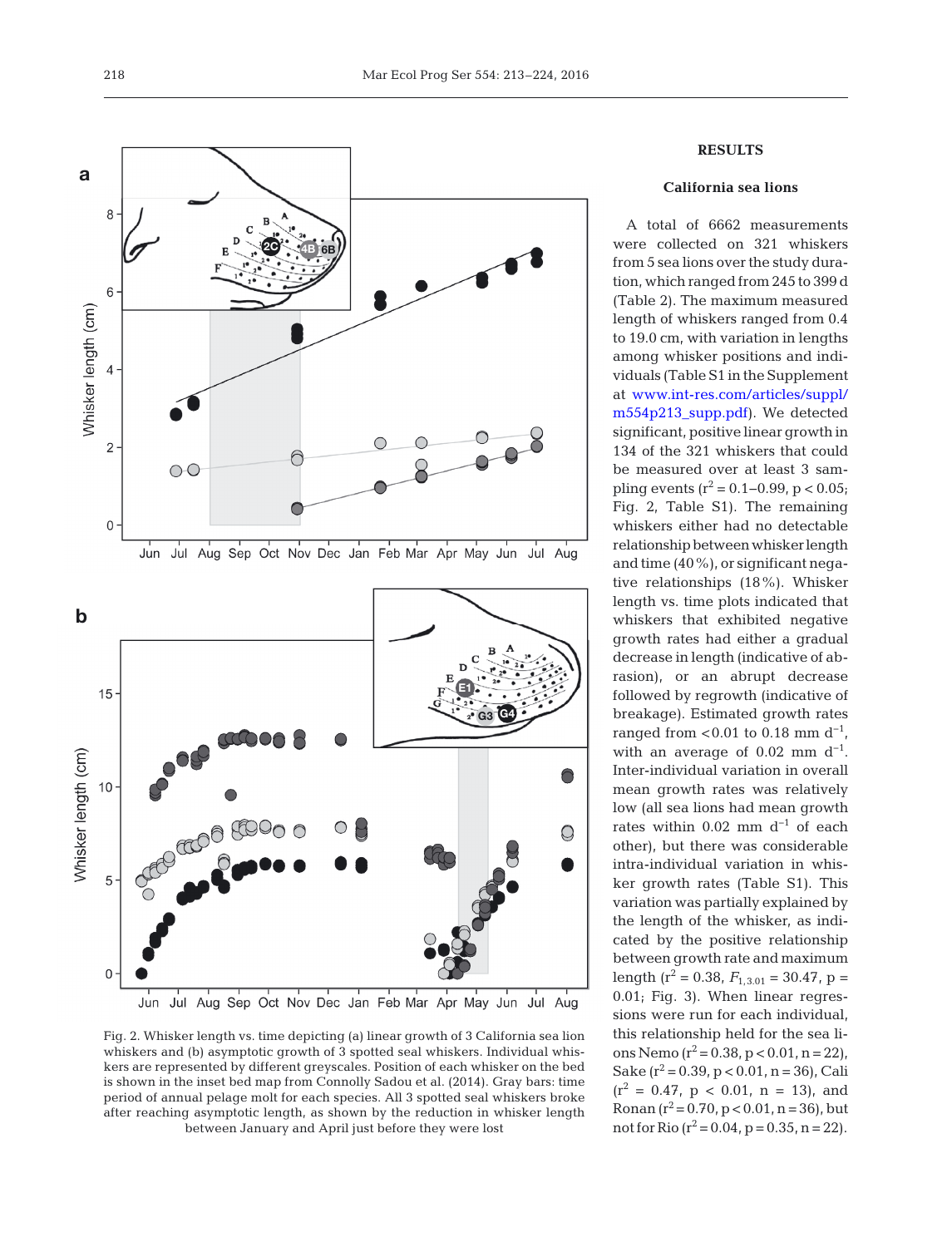

Fig. 3. Relationship between whisker growth rate and maximum whisker length for whiskers from 5 California sea lions

Whisker retention rates were generally high for all sea lions. During the study, individuals lost zero to 3 whiskers  $(n = 8)$ , with no noticeable spatial or temporal pattern to whisker loss (Fig. 4). The mean delay between whisker loss and reemergence was 188 d, although this is likely an overestimate due to the difficulty in accurately measuring newly emerged sea lion whiskers. In addition to whisker loss during the study, 3 sea lions were missing whiskers at the start of the study (Nemo = 2, Rio = 4, and Sake = 10). Both of Nemo's whiskers exhibited growth during the study, but the majority of whiskers that were missing at the beginning of the study for Rio and Sake, the 2 oldest sea lions, never regrew. The minimum estimated lifespan of whiskers in the bed at the end of the study ranged from 0.2 to 10.7 yr, with an average of 4.4 yr. The estimated lifespan of the 4 whiskers lost during the study, for which growth rate estimates are available, indicate that these whiskers were 0.7, 3.5, 6.1, and 11.6 yr at the time of loss. Estimates of whisker lifespan never exceeded the actual age of the animal, providing further confidence in our estimates of growth rates.

### **Spotted seals**

A total of 9359 measurements were collected on 153 individual whiskers from the 2 seals over the >420 d of the study (Table 2). Whiskers exhibited asymptotic growth characterized by rapid initial growth that slowed until the whisker reached its asymptotic length (Fig. 2). We were able to calculate growth parameters for 61 of these whiskers (Table S2), which had asymptotic lengths of 2.7 to 15.1 cm. On average, it took whiskers 48 and 105 d to reach 75 and 95% of their asymptotic length, respectively. Growth coefficients  $(K)$  ranged from 0.01 to 0.07 d<sup>-1</sup>, with an overall mean of 0.04 d−1. Linear growth rates during the initial period of rapid growth ranged from 0.11 to 1.40 mm  $d^{-1}$ , with an average of 0.79 mm  $d^{-1}$ . Both spotted seals had similar mean *K* values (0.03 vs. 0.04  $d^{-1}$ ) and linear growth rates (0.78 vs. 0.82 mm  $d^{-1}$ ), with the most variation in growth occurring within an individual. There was a strong, negative relationship



Fig. 4. Number of new whiskers lost over time for (a) 4 California sea lions and (b) 2 spotted seals. Individual animals are represented by different greyscales (and shapes for sea lions) in each plot. For sea lions, actual dates of whisker loss may be overestimated by 1 or 2 mo due to the long time interval between sampling events. Gray bars: time period of annual pelage molt for each species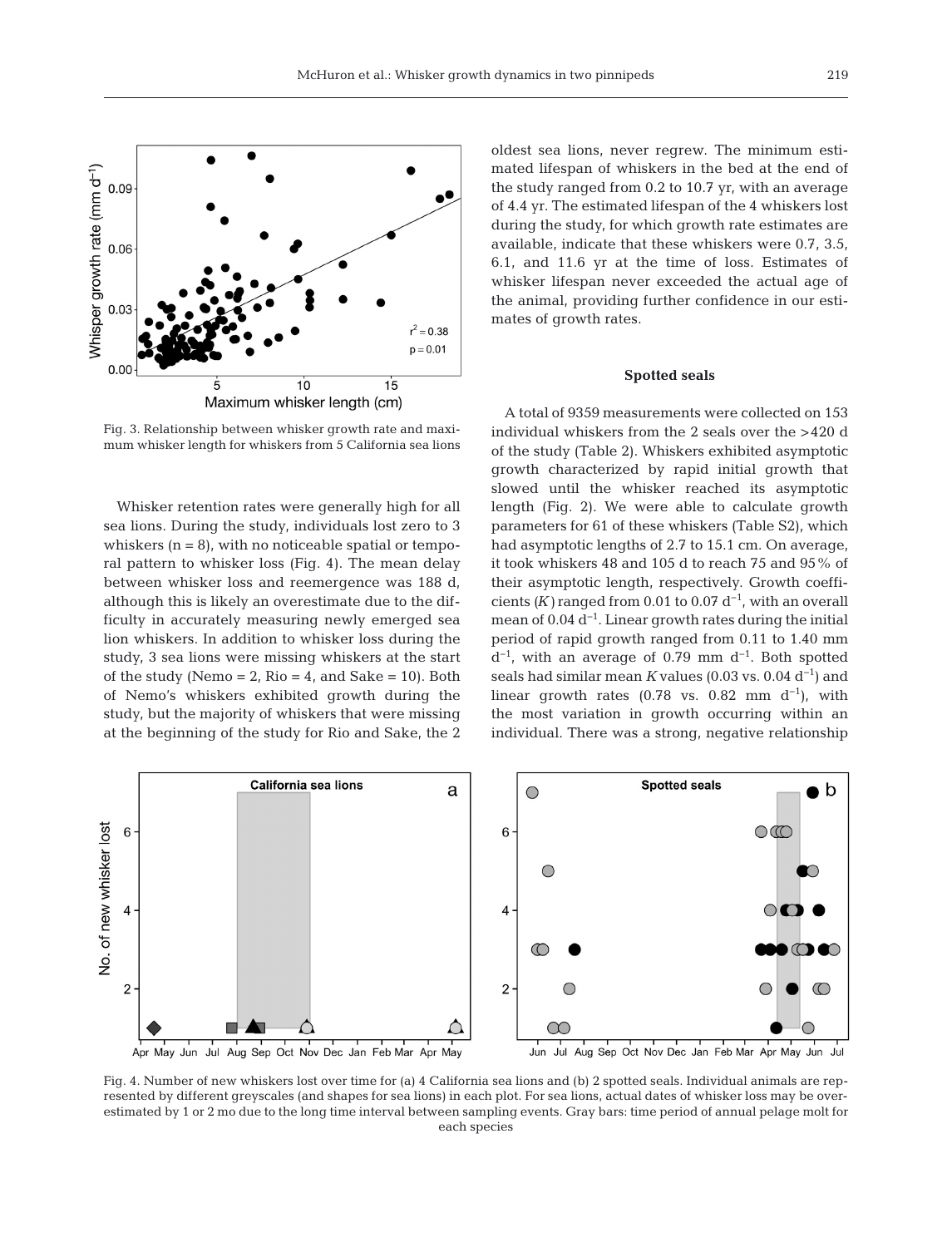between *K* and asymptotic length  $(r^2 = 0.76, p < 0.01)$ but a positive relationship between linear growth rate and asymptotic length  $(r^2 = 0.30, p < 0.01)$ .

The whiskers of both spotted seals exhibited a seasonal shedding pattern that coincided with their annual pelage molt, with more than half of whiskers lost annually between March and mid-July (Fig. 4). The estimated lifespan of whiskers ranged from 204 to 514 d, with a mean  $(\pm SD)$  lifespan of 353  $\pm$  48 d. The mean delay between whisker loss and visible regrowth was  $14 \pm 17$  d, with a minimum of less than 7 d. Broken whiskers were observed for both seals, primarily occurring just before or during the annual molt (Fig. 2). Once broken, whiskers did not exhibit any additional growth until they were shed.

#### **DISCUSSION**

Our findings demonstrate that whisker growth dynamics differ between California sea lions and spotted seals. California sea lion whiskers were characterized by slow, linear growth with multi-year retention, whereas spotted seal whiskers exhibited rapid, asymptotic growth with annual to biennial re placement. These contrasting growth patterns are consistent with most studies of other pinnipeds in the Otariidae and Phocidae families (Table 1; Greaves et al. 2004, Zhao & Schell 2004, Kernaléguen et al. 2012, Beltran et al. 2015, Rea et al. 2015), providing further evidence that these patterns likely reflect general phylogenetic differences. Whiskers of species in both families are critical components of sensory systems, allowing for the detection of submerged prey even in dark or turbid water (Dehnhardt et al. 2001, Gläser et al. 2011), but the morphology and mechanical properties differ between otariid and phocid whiskers (Ginter et al. 2012, Ginter Summarell et al. 2015). For example, the whiskers of otariids are oval in cross-section and smooth along their length, whereas the majority of phocids have notably flattened whiskers with a sinusoidal beaded pattern (Ginter et al. 2012, Ginter Summarell et al. 2015). The beaded characteristic of most phocid whiskers is believed to reduce self-generated noise from swimming (Fish et al. 2008, Hanke et al. 2013), and maintenance of this structural pattern is likely required for efficient reception of hydrodynamic information. Abrasion of whiskers has been noted throughout the year for harbor seals (Dehnhardt et al. 2014), and we frequently observed broken whiskers in the spotted seals in this study that did not regrow until shed. These factors may necessitate rapid

annual replacement to maintain whisker performance and the overall structure of the whisker array. Because otariid whiskers are smooth in profile and grow continuously, abrasion or breakage would not necessarily diminish the effectiveness of the whisker as a sensory structure.

Whisker growth rates of California sea lions encompassed the range documented for other otariid species, but the overall mean growth rate (0.02 mm d−1) was less than published values for other adult otariids (0.05−0.14 mm d<sup>-1</sup>; Table 1), including Antarctic fur seals *Arctocephalus gazella*, subantarctic fur seals *A. tropicalis*, and Steller sea lions *Eumetopias jubatus*. The majority of these studies used cyclic oscillations in isotope profiles of one long whisker from each individual to infer growth rates, but we were able to directly measure growth rates in individual whiskers that ranged in length from 0.7 to 18.3 cm. Because we found that longer whiskers grew at a faster rate, the interspecific differences be tween published values and mean growth rates reported for California sea lions in the present study can largely be attributed to the sampling methodology rather than species-typical differences. If the growth rates of the California sea lion whiskers are separated by whisker length  $(≥10$  or <10 cm), the mean growth rate of longer whiskers  $(0.07 \text{ mm d}^{-1})$  is much more similar to mean growth rates from other adult otariids with similarly sized whiskers (0.05−  $0.09$  mm d<sup>-1</sup>; Table 1).

All 5 sea lions exhibited multi-year retention of whiskers, which is consistent with other studies that have suggested multi-year retention due to the presence of multiple cyclic oscillations in isotope profiles (Cherel et al. 2009, Kernaléguen et al. 2012, Rea et al. 2015). The mean estimated age of sea lion whiskers still retained in the bed was 4.4 yr, with some whiskers estimated to be over 10 yr old. These results confirm that whiskers archive the dietary record of individual animals over a significant proportion of their lifespan, which can be upwards of 20+ yr for some species (McLaren 1993). Once lost, it took whiskers a considerable amount of time to reemerge, which we suspect is largely due to subdermal growth. For example, the average amount of subdermal whisker tissue for this species is 16 mm (Connolly Sadou et al. 2014), which would take 160 d from loss to re-emergence for a whisker with a qrowth rate of  $0.10$  mm d<sup>-1</sup>.

We found considerable intra-individual variation in the whisker growth rates of the 5 sea lions, which was partially driven by differences in whisker length. The positive relationship we found between whisker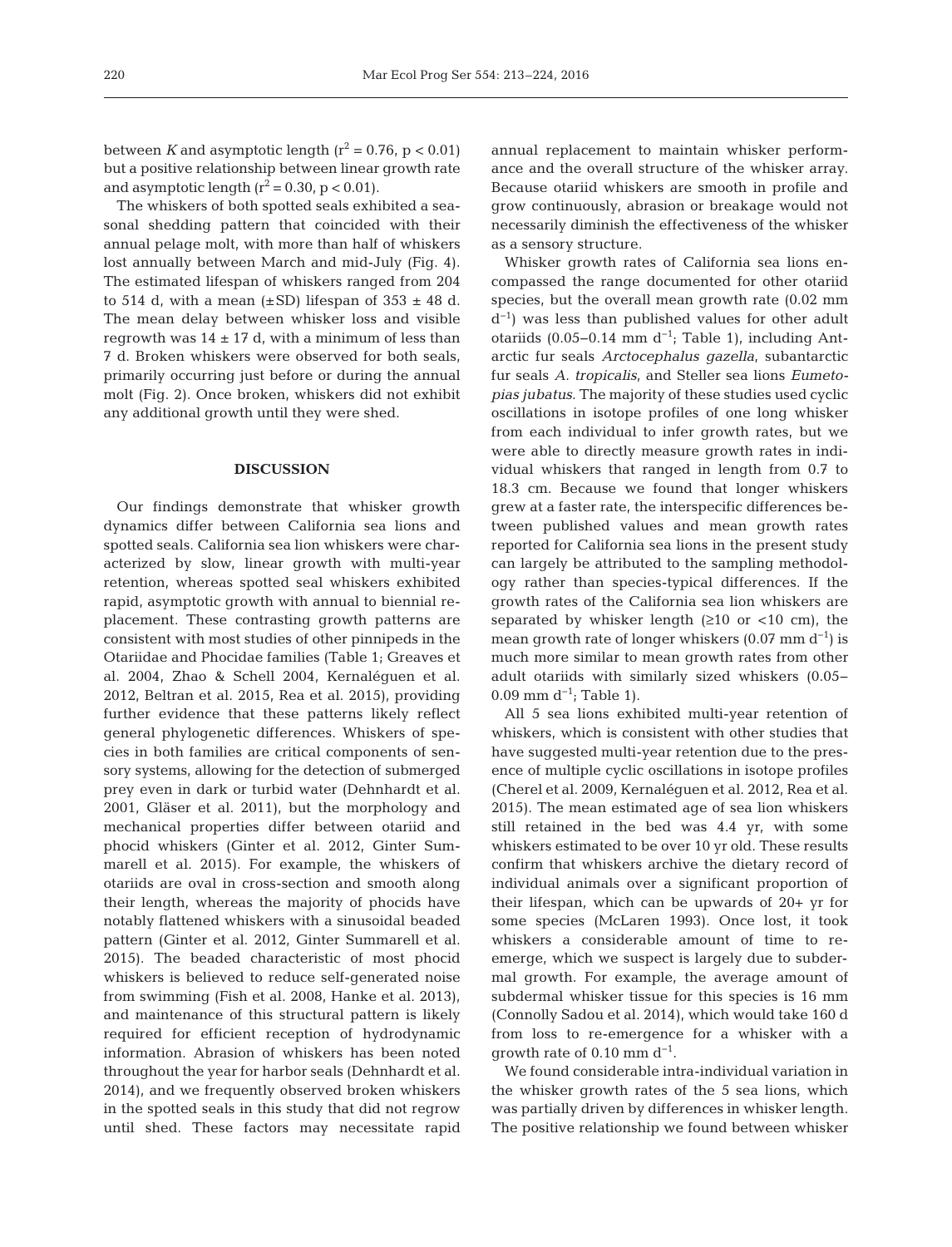growth rate and length indicates that otariids likely retain the shape of their sensory array through differences in growth rate and not differences in growth duration or retention time. Shorter whiskers towards the top or front of the whisker bed may therefore archive a similar amount of dietary information as longer whiskers, but into a smaller amount of tissue that is accrued more slowly. In addition to describing intra-individual variation in whisker growth, we also found slight differences in mean and maximum growth rates among the 5 sea lions in the study. This may have influenced the observed differences in maximum whisker length among animals, which has also been suggested as an explanation for differences in the length of male and female fur seal whiskers (Kernaléguen et al. 2012). Inter-individual variation in growth rates may be attributable to intrinsic differences among sea lions (e.g. metabolic rates), although mechanical abrasion also could have affected growth rate measurements and whisker lengths for some sea lions (see below). It is possible that the growth rate of whiskers is affected by age, as juveniles have been shown to have faster whisker growth rates than adult animals (Rea et al. 2015), but it is unknown how whisker growth rates are affected by age once animals become adults. We do not have a large enough sample size to provide strong evidence either way, but one of the oldest sea lions in the study (Sake) had whisker growth rates that spanned the range exhibited by younger sea lions in the study.

Mechanical abrasion of whiskers is a potential source of error when using photogrammetry because this method relies on sequential measurements of whisker lengths to estimate growth rates. Abrasion of the whisker tip would therefore result in either an underestimate of whisker growth rates or negative growth if it exceeded the actual growth rate of the whisker. In our study, this was more of a concern for the sea lions than spotted seals because whisker growth was continuous and occurred at such a slow rate that even a small amount of abrasion could affect whisker growth estimates. We did detect significant negative growth rates in 18% of the measurable whiskers, which we suspect in some cases was caused by abrasion from rubbing on the concrete enclosure. One sea lion (Rio) was observed exhibiting this behavior; not surprisingly, she had the highest number of whiskers with negative growth rates, with some whiskers that were visibly misshapen in photographs. In the absence of visual observation of this be havior, it is difficult to determine whether abrasion could have occurred for the remaining

whiskers and even more challenging to estimate the overall impact that abrasion may have had on estimated growth rates. Although we cannot quantify the impact of abrasion, there are several lines of evidence to suggest that if it occurred, it did not result in a gross underestimate of whisker growth rates. First, mean and maximum growth rate estimates of long whiskers were similar to whisker growth rates of adult otariids using a method less influenced by abrasion (isotope oscillations), including unpublished estimates for 6 free-ranging adult female California sea lions (0.060–0.12 mm  $d^{-1}$ , E. A. McHuron unpubl. data). Second, it is unlikely that the effect of mechanical abrasion would be equal among sea lions or whiskers (Rea et al. 2015), yet all sea lions had relatively similar mean whisker growth rates and with the exception of Rio, all exhibited slower growth for shorter whiskers. It is therefore likely that if it occur red, abrasion largely affected the growth rates for whiskers that we had already excluded because they exhibited no significant growth or negative growth. Lastly, we expect that abrasion would reduce the strength of the relationship between whisker length and time, as it is unlikely to be perfectly constant between measurement intervals. If we had limited our estimates of growth rates to whiskers where time explained almost all of the variability in whisker length  $(r^2 > 0.9)$ , we still would have concluded that there was a wide range of whisker growth rates  $(0.01-0.18$  mm d<sup>-1</sup>) with considerable intra-individual variability.

The 2 spotted seals in our study had whiskers that reached asymptotic length faster than that reported for gray seals *Halichoerus grypus* (Greaves et al. 2004), northern elephant seals *Mirounga angustir ostris* (Beltran et al. 2015), and leopard seals *Hydr urga leptonyx* (Hall-Aspland et al. 2005). The mean linear growth rate (0.79 mm  $d^{-1}$ ) was similar to the maximum growth rate reported for a single harbor seal (0.87 mm d−1; *Phoca vitulina*; Zhao & Schell 2004). Given the relatively few studies to quantify growth parameters in phocids, it is difficult to discern whether these reflect species-typical or methodological differences. We used photogrammetric methods that were nearly identical to the northern elephant seal study by Beltran et al. (2015), providing some indication that the data may reflect actual differences in whisker growth between these 2 species. The spotted seals not only had higher mean and maximum *K* values, but also had more rapid initial replacement of whiskers than the northern elephant seal. The lag time between whisker loss and regrowth was  $28 \pm 13$  d for the northern elephant seal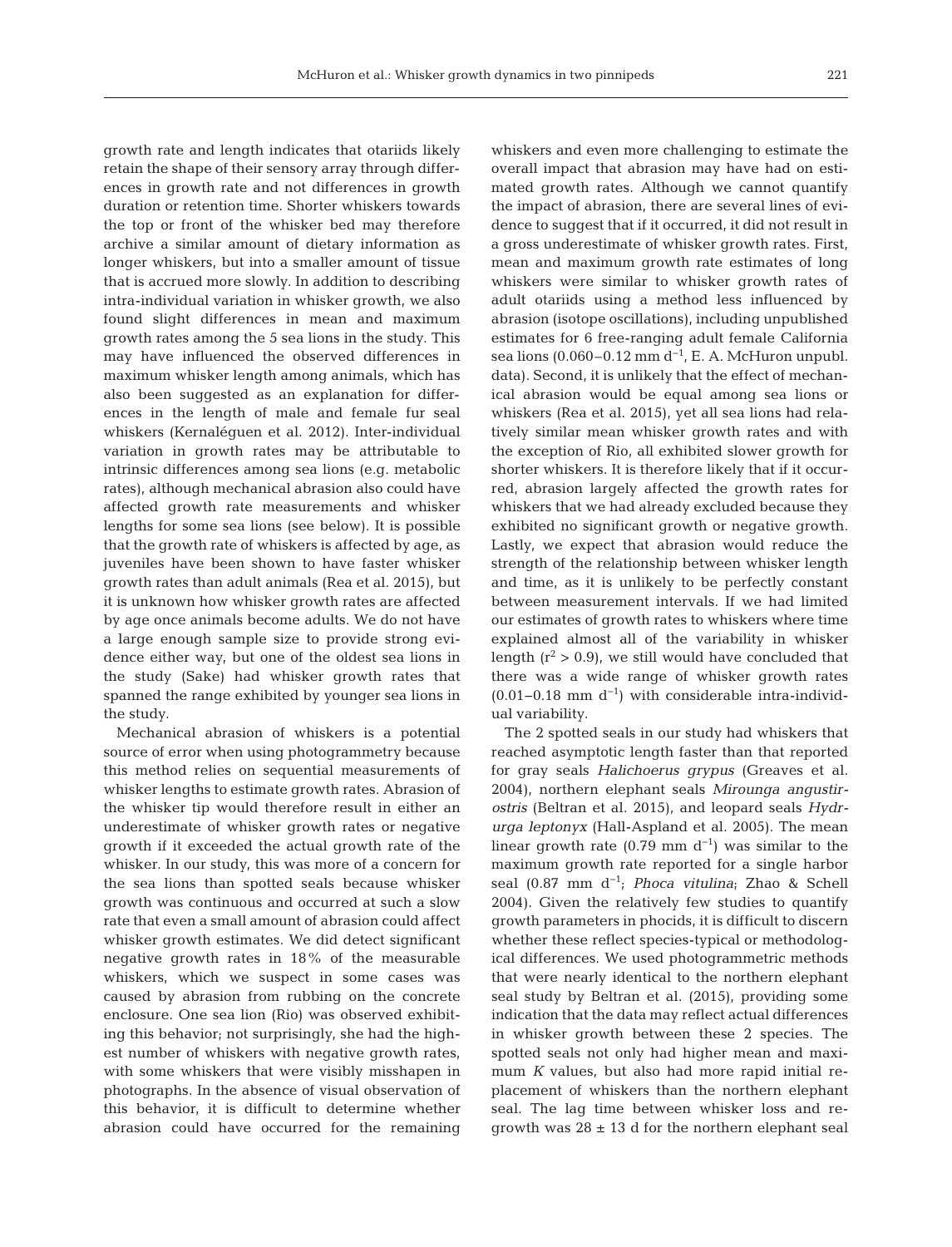compared to only  $14 \pm 17$  d in the spotted seals, with both spotted seals frequently losing old whiskers and exhibiting emergence of new whiskers in less than 7 d. It is important to note that faster growth rates have been observed in juvenile compared with adult Steller sea lions (Rea et al. 2015), which suggests that the accelerated trends in the spotted seals may have been at least partially influenced by their age.

The spotted seals shed their whiskers over a 120 d period that was longer than but generally coincident with the annual pelage molt. This shedding pattern is similar to that reported for the closely related harbor seal (Zhao & Schell 2004) but is in contrast to asynchronous shedding patterns documented for northern elephant seals (Beltran et al. 2015) and gray seals (Greaves et al. 2004). Greaves et al. (2004) concluded that gray seals, whose annual pelage molt occurs between May and June, had an asynchronous shedding pattern because a minimum of 12 whiskers were lost over a 113 d period between late June and mid-October. It is possible, however, that the authors were unable to detect a seasonal shedding pattern as the study only lasted 5 mo and overlapped with the grey seals annual pelage molt. In contrast, the time period over which one captive northern elephant seal lost whiskers was asynchronous, with some whisker loss occurring in 9 of 12 mo for each of the 2 yr of the study (Beltran et al. 2015). In comparison to growth rates and temporal shedding patterns, the lifespan and overall growth pattern of spotted seal whiskers were generally consistent with the other studies listed in Table 1, providing evidence that asymptotic growth and annual to biennial replacement of whiskers may be characteristics shared among some phocid species.

In contrast to California sea lions, spotted seals appear to retain the shape of their whisker array largely through differences in the duration of rapid growth and not differences in growth rates or lifespan. Shorter whiskers had higher *K* values, meaning they reached asymptotic length faster than longer whiskers. This was not due to more rapid initial growth because if anything, shorter whiskers had slightly slower rates of linear growth than longer whiskers. Northern elephant seal whiskers exhibited a similar trend, with all whiskers showing similar initial growth, but with shorter whiskers terminating growth sooner than longer whiskers (Beltran et al. 2015). Gray seal whiskers did not follow this pattern, exhibiting similar *K* values irrespective of position within the whisker bed (Greaves et al. 2004). This finding may be related to the relatively short maximum whisker lengths of the gray seals (3.4−7.0 cm)

compared with the spotted seals (2.7−15.1 cm) and elephant seal (2.0−19.1 cm). It appears that the shorter whiskers of at least some phocid species, including spotted seals and northern elephant seals, archive a smaller amount of dietary information than longer ones (Beltran et al. 2015).

## **CONCLUSIONS**

Stable isotope analysis of whisker tissue has differential utility for investigating the foraging behavior of California sea lions and spotted seals. The growth rates provided for California sea lions can be used to assign deposition time to whisker segments and to link changes in isotope values with ecological events over multiple years for adult animals. Careful consideration should be used when selecting a growth rate to apply to whiskers collected from wild sea lions, especially because the relationship between growth rates and whisker length suggests that it is not always appropriate to use one value for all whiskers or animals. We have provided all of the growth rates with corresponding whisker lengths and  $r^2$  values, with the caveat that these lengths represent only the visible portion of the whisker and should be adjusted when applying growth rates to plucked whiskers (Connolly Sadou et al. 2014, Rea et al. 2015). When collecting whiskers from free-ranging sea lions for SIA, we suggest collecting a long whisker because they grow faster than short whiskers, resulting in sufficient tissue for measuring stable isotopes values in whisker segments that integrate dietary information across a relatively short time period (~30 d for a 3 mm segment).

In contrast to California sea lions, the rapid growth of spotted seal whiskers indicates that whiskers of this species archive less than a year of dietary information (they reach 95% of their asymptotic length between 43 and 291 d). Depending on the timing of whisker loss, this growth primarily occurs just before, during, or in the several months following the annual pelage molt. There was no predictable pattern to whisker loss within the seasonal period surrounding the pelage molt, nor was there any observable pattern to whisker lifespan (i.e. some whiskers were lost every year and others were lost every 2 yr). This inability to accurately determine the initiation date of whisker growth in wild seals, coupled with the rapid rate of whisker growth, make it challenging to age the whisker segments of spotted seals with confidence. In addition, because the half-life of isotopes in mammalian blood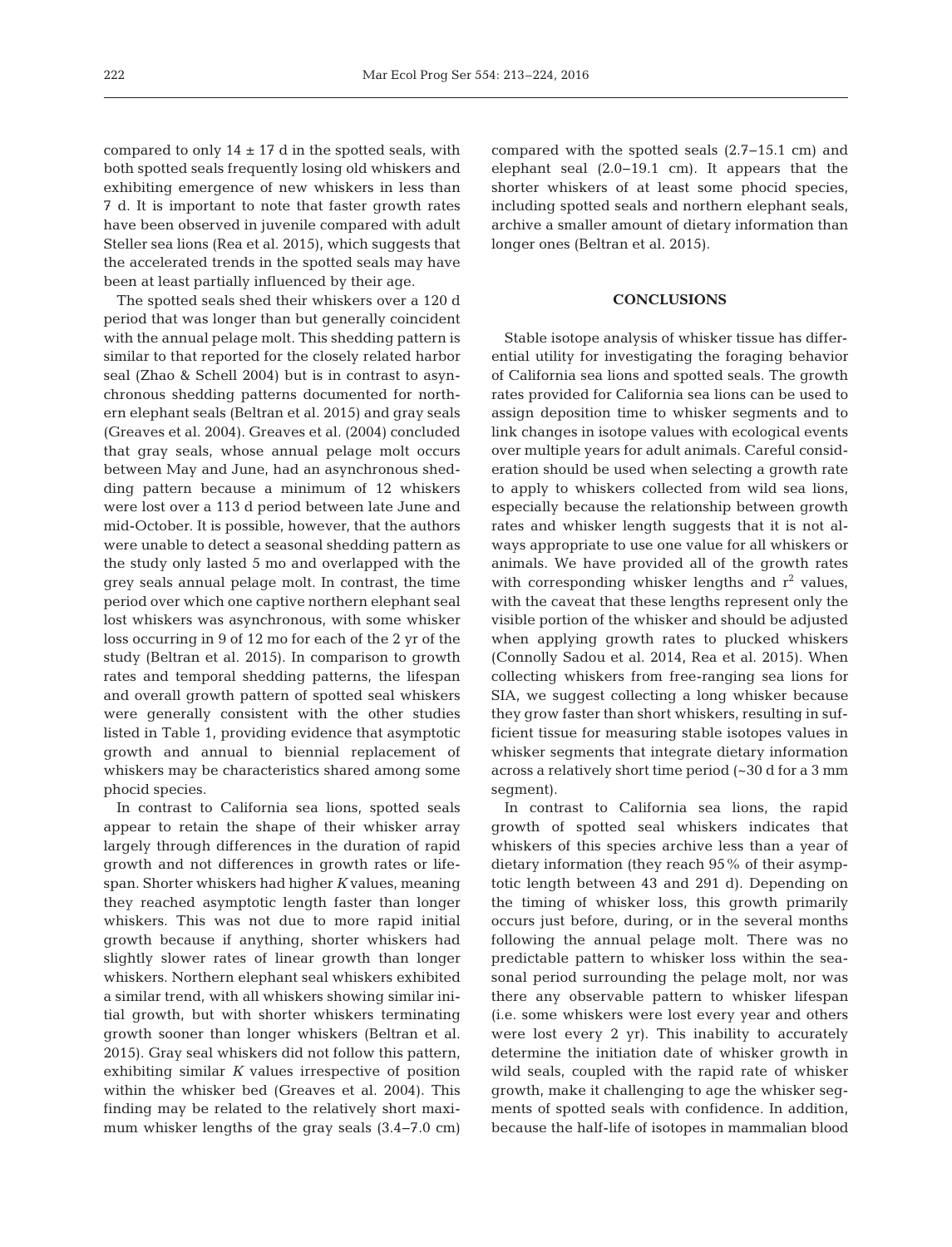compartments ranges from ~4−40 d (Hilderbrand et al. 1996, Caut et al. 2011, Lecomte et al. 2011), a considerable amount of whisker growth could occur before any dietary changes would be reflected in the tissue. The overlap between the growth of some whiskers and the annual pelage molt complicates the interpretation of isotope values because (1) foraging may be reduced during this time period (Ashwell-Erickson et al. 1986), and (2) variation in isotope values may represent physiological changes during the molt and not dietary shifts (Cherel et al. 2005). The use of other tissues may therefore be more appropriate if researchers are simply interested in investigating how the foraging behavior of spotted seals varies with time, sex, age class, or geographic location. In the event that whiskers are still the appropriate tissue for a given research question, we suggest the collection of a long whisker because they archive a greater amount of dietary information than short whiskers. Furthermore, we would suggest that SIA is limited to the portion of the whisker where growth is relatively linear (whisker tip to ~75% of asymptotic length) to ensure all whisker segments represent a similar time period and that whisker segments do not encompass less time than it takes for a dietary change to be reflected within [Crawford K, Mcdonald RA, Bearhop S \(2008\) Applications of](http://dx.doi.org/10.1111/j.1365-2907.2008.00120.x) the tissue.

Our findings indicate that current sampling methods for SIA and interpretations of isotope profiles within whiskers are appropriate for otariids, but that caution should be used in applying this method to investigate the foraging behavior of phocids. The similarity in whisker growth dynamics among adult otariids suggests that in the absence of speciesspecific growth rates values from other species with similarly sized whiskers may be an appropriate substitute. The apparent disparity in growth rates and temporal shedding patterns of phocids indicate that extrapolation to other species is not advisable until additional data are available. Future studies investigating the fine-scale whisker growth dynamics are needed to determine the species-specific utility of this method for phocid seals.

*Acknowledgements*. We thank K. Dudzinski and Aquatic Mammals for permission to reprint the whisker bed maps from Connelly Sadou et al. (2014). Research was conducted under National Marine Fisheries Service Permit 14535 and approval from the Institutional Animal Care and Use Committees at the University of California Santa Cruz and San Jose State University. Support was provided in part by the E&P Sound and Marine Life Joint Industry Programme of the IOGP under contract 22 07-23 (to D.P.C. and C.R.), and the Earl and Ethel Myers Oceanographic and Marine Biology Trust (to E.A.M.).

#### LITERATURE CITED

- ▶ [Ashwell-Erickson S, Fay FH, Elsner R, Wartzok D \(1986\)](http://dx.doi.org/10.1139/z86-163) Metabolic and hormonal correlates of molting and regeneration of pelage in Alaskan harbor and spotted seals (*Phoca vitulina* and *Phoca largha*). Can J Zool 64: 1086−1094
	- Barton K (2015) MuMIn: multi-model inference. R package version 1134. http//CRANR-project.org/package=MuMIn
- ▶ [Baylis AMM, Orben RA, Arnould JPY, Peters K, Knox T,](http://dx.doi.org/10.1007/s00442-015-3421-4) Costa DP, Staniland IJ (2015) Diving deeper into individual foraging specializations of a large marine predator, the southern sea lion. Oecologia 179: 1053−1065
- ▶ [Beltran RS, Connolly Sadou M, Condit R, Peterson SH,](http://dx.doi.org/10.3354/meps11176) Reichmuth C, Costa DP (2015) Fine-scale whisker growth measurements can reveal temporal foraging patterns from stable isotope signatures. Mar Ecol Prog Ser 523: 243−253
- ► [Caut S, Laran S, Garcia-Hartmann E, Das K \(2011\) Stable](http://dx.doi.org/10.1242/jeb.045104) isotopes of captive cetaceans (killer whales and bottlenose dolphins). J Exp Biol 214: 538−545
- [Cherel Y, Hobson KA, Bailleul F, Groscolas R \(2005\) Nutrition,](http://dx.doi.org/10.1890/05-0562) ➤ physiology, and stable isotopes: new information from fasting and molting penguins. Ecology 86:2881-2888
- [Cherel Y, Kernaléguen L, Richard P, Guinet C \(2009\)](http://dx.doi.org/10.1098/rsbl.2009.0552) ➤ Whisker isotopic signature depicts migration patterns and multi-year intra- and inter-individual foraging strategies in fur seals. Biol Lett 5: 830−832
- ► [Connolly Sadou M, Beltran R, Reichmuth C \(2014\) A calibra](http://dx.doi.org/10.1578/AM.40.2.2014.213)tion procedure for measuring pinniped vibrissae using photogrammetry. Aquat Mamm 40:213−218
- stable isotope techniques to the ecology of mammals. Mammal Rev 38:87-107
- ▶ [Dehnhardt G, Mauck B, Hanke W, Bleckmann H \(2001\)](http://dx.doi.org/10.1126/science.1060514) Hydrodynamic trail-following in harbor seals (*Phoca vitulina*). Science 293: 102−104
	- Dehnhardt G, Hanke W, Wieskotten S, Kruger Y, Miersch L (2014) Hydrodynamic perception in seals and sea lions. In: Bleckmann H, Mogdans J, Coombs SL (eds) Flow sensing in air and water. Springer, Berlin, p 127−146
- ► [Eder EB, Lewis MN, Campagna C, Koch PL \(2010\) Evidence](http://dx.doi.org/10.1111/j.1748-7692.2009.00347.x) of demersal foraging from stable isotope analysis of juvenile elephant seals from Patagonia. Mar Mamm Sci 26: 430−442
- ► [Fish FE, Howle LE, Murray MM \(2008\) Hydrodynamic flow](http://dx.doi.org/10.1093/icb/icn029) control in marine mammals. Integr Comp Biol 48: 788−800
- ▶ [Ginter CC, DeWitt TJ, Fish FE, Marshall CD \(2012\) Fused](http://dx.doi.org/10.1371/journal.pone.0034481) traditional and geometric morphometrics demonstrate pinniped whisker diversity. PLoS ONE 7: e3448a
- ► [Ginter Summarell CC, Ingole S, Fish FE, Marshall CD \(2015\)](http://dx.doi.org/10.1371/journal.pone.0127941) Comparative analysis of the flexural stiffness of pinniped vibrissae. PLoS ONE 10:e0127941
- ▶ [Gläser N, Wieskotten S, Otter C, Dehnhardt G, Hanke W](http://dx.doi.org/10.1007/s00359-010-0594-5) (2011) Hydrodynamic trail following in a California sea lion (*Zalophus californianus*). J Comp Physiol A Neuroethol Sens Neural Behav Physiol 197: 141−151
	- Graham BS, Koch PL, Newsome SD, McMahon K, Aurioles D (2010) Using isoscapes to trace the movements and foraging behavior of top predators in oceanic ecosystems. In: West JB, Bowen GJ, Dawson TE, Tu KP (eds) Isoscapes. Springer, Dordrecht, p 299–318
- ► [Greaves DK, Hammill MO, Eddington JD, Schreer JF \(2004\)](http://dx.doi.org/10.1111/j.1748-7692.2004.tb01158.x) Growth rate and shedding of vibrissae in the gray seal,